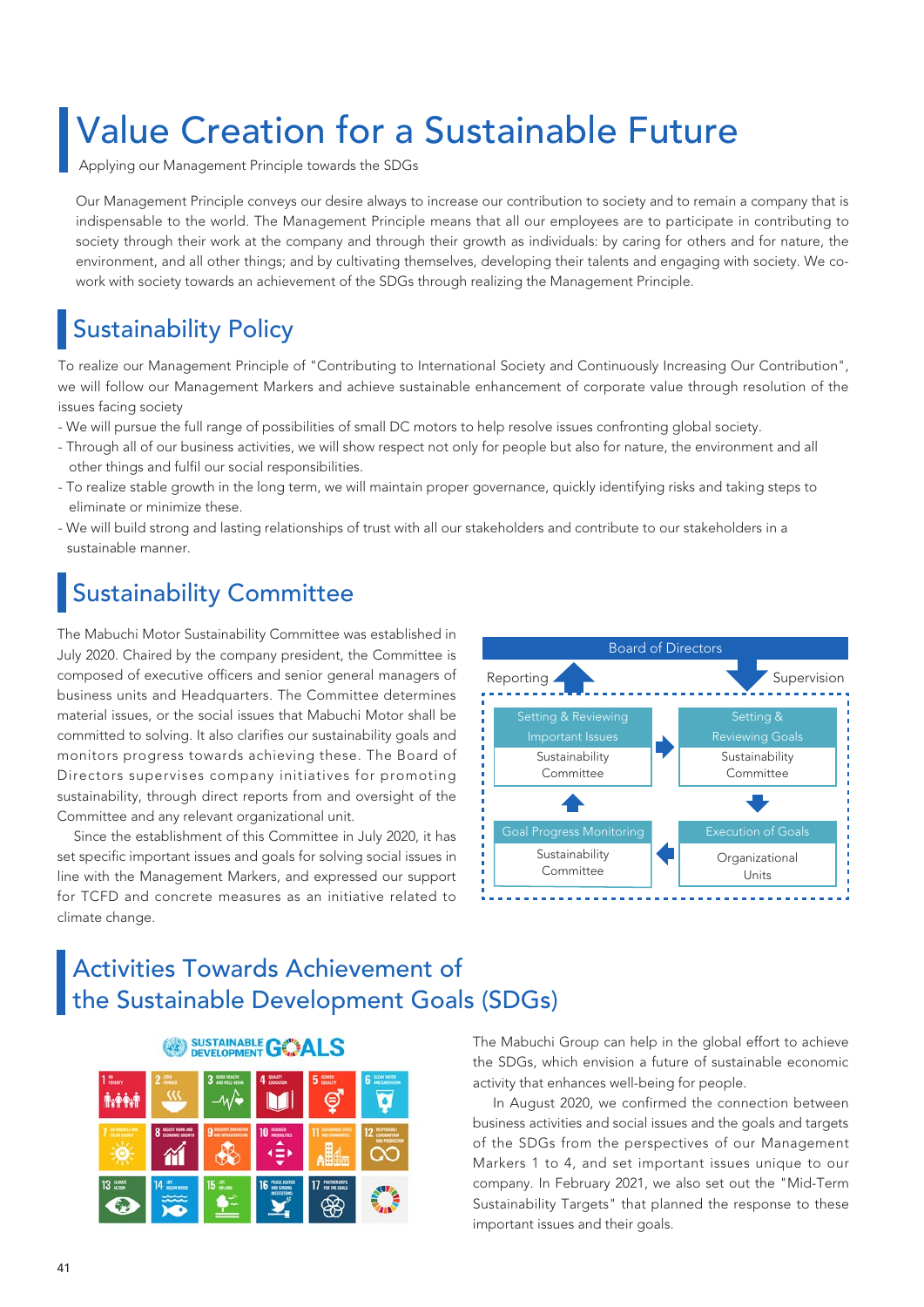# **Mid-Term Sustainability Targets**

#### Management Marker 1.

By offering superior products that are reasonably priced, we contribute to the well-being, comfort, and convenience of people all around the world.

We contribute to the reduction of environmental impact together with customers by developing and providing compact, lightweight, energy-efficient motors.

Our standardized compact, lightweight, high-efficiency motors help reduce environmental impact. We are able to achieve this through collaboration with customers on size, weight, and power consumption of our final products. Further, we supply these motors to our customers through lean production and sales systems.

 Uncompromising in our pursuit of the possibilities of motors, we continue to improve their value in accordance with our mission as a manufacturer specialized in small DC motors: to help improve the convenience, comfort, and safety of people's lives.

## Solutions through products

Developing compact, lightweight, high efficiency standardized motors

Standardizing all processes and establishing lean production and supply systems

Promoting the spread of application products at reasonable prices

Solving social issues through customers' products

#### Social Issues (1) Prevention of car traffic accidents and reduction of casualties



| Our Impact Goals | Promote the manufacture of vehicles equipped with safe driving and traffic accident<br>prevention functions in partnership with customers                      |
|------------------|----------------------------------------------------------------------------------------------------------------------------------------------------------------|
| Our Actions      | Providing motors that contribute to the improvement of automobile safety, such as seat belt<br>pretensioners, EPB, steering vibrations, head-up displays, etc. |
| KPI              | Sales amount of target application motors                                                                                                                      |
| Targets          | 2021 Sales: ¥13.0 billion<br>2023 Sales: ¥16.0 billion                                                                                                         |

#### Social Issues (2) Global warming, climate change

| Our Impact Goals | Promote the manufacture of fuel-efficient and environmentally-efficient automobiles in partnership<br>with customers                      |
|------------------|-------------------------------------------------------------------------------------------------------------------------------------------|
| Our Actions      | Providing motors that contribute to improving the environmental performance of automobiles, such as<br>valve actuators and grill shutters |
| <b>KPI</b>       | Sales amount of target application motors                                                                                                 |
| Targets          | 2021 Sales: ¥2.0 billion<br>2023 Sales: ¥4.0 billion                                                                                      |

#### Social Issues (3) Maintaining human health in aging societies

| Our Impact Goals | Increase availability of reasonably priced health equipment and medical devices through<br>partnerships with customers |
|------------------|------------------------------------------------------------------------------------------------------------------------|
| Our Actions      | Providing motors for health equipment and medical devices                                                              |
| <b>KPI</b>       | Sales amount of target application motors                                                                              |
| Targets          | 2021 Sales: ¥4.0 billion<br>2023 Sales: ¥6.0 billion                                                                   |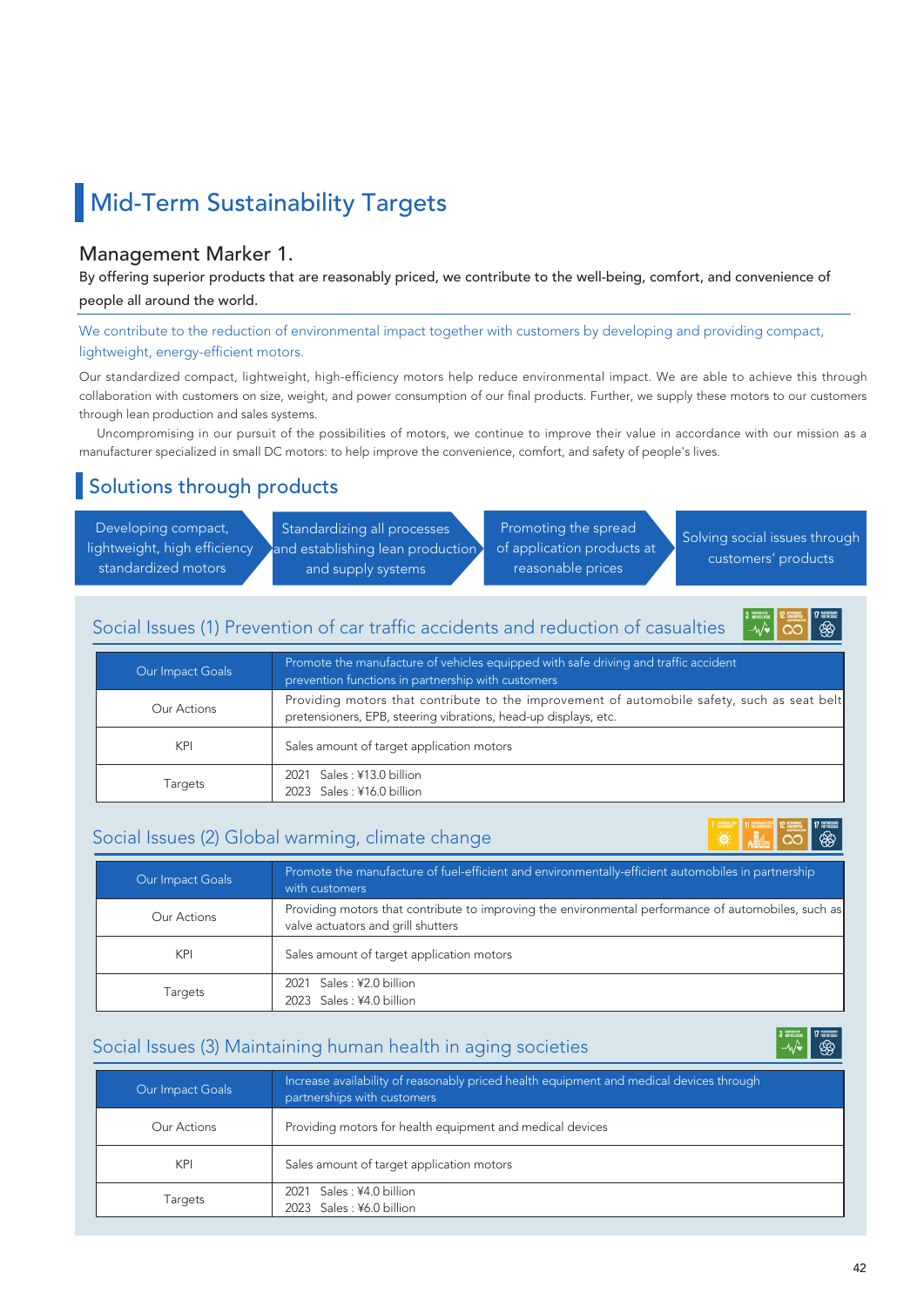#### Management Marker 2.

By fostering career opportunities and technological development, we address social and economic disparities around the world.

By providing employment opportunities and transferring technology, we contribute to the economic development and improvement of living standards in the countries we enter.

Especially since the launch of our first overseas production base in Hong Kong in 1964, our corporate activities have reflected a global perspective. Today, our five-region operating structure enables local production for local consumption. We employ more than 20,000 people outside Japan. For our employees and their families, we raise incomes and living standards through technology transfers and skill development. In this way, we contribute to the broader social and economic development of each country and region where we operate.

 The global expansion of Mabuchi Motor contributes also to revitalizing peripheral industries where we operate, such as for the production of raw materials, parts, and secondary materials needed for local production.

## Solutions through global production activities

Entering a country or region with a focus on development

Creating employment and procuring parts and materials locally through production activities

Improving the quality of work and increasing employees' income through technology transfers

Economic development and the improvement of living standards in the areas we enter

**MAN** 

#### Social Issues (4) Global poverty and economic disparities

| Our Impact Goals | Create gainful and enduring economic activity in the countries and regions we enter    |
|------------------|----------------------------------------------------------------------------------------|
| Our Actions      | Creation of opportunities for employment and skill-building at all bases and factories |
| <b>KPI</b>       | Number of employees at Mexico Mabuchi and Poland Mabuchi                               |
| Targets          | 2021 1,600 HC<br>1,800 HC<br>2023                                                      |

#### Social Issues (5) Cultivation of management talent in developing countries and other countries around the world

| Our Impact Goals | Foster sustainable operations and competitiveness of bases in the region through technology transfer                                                                                                            |
|------------------|-----------------------------------------------------------------------------------------------------------------------------------------------------------------------------------------------------------------|
| Our Actions      | Integrated development of the company in sync with societies, through increasing added value and<br>optimizing the functionality of each production base                                                        |
| KPI              | Status of partial transfer of Headquarters production technology functions and the status of the transfer                                                                                                       |
| Targets          | 2021 Partial transfer of Headquarters production technology operations to Vietnam has begun<br>2023 Vietnam bases are ready to conduct advanced work such as examination and launch support for<br>new products |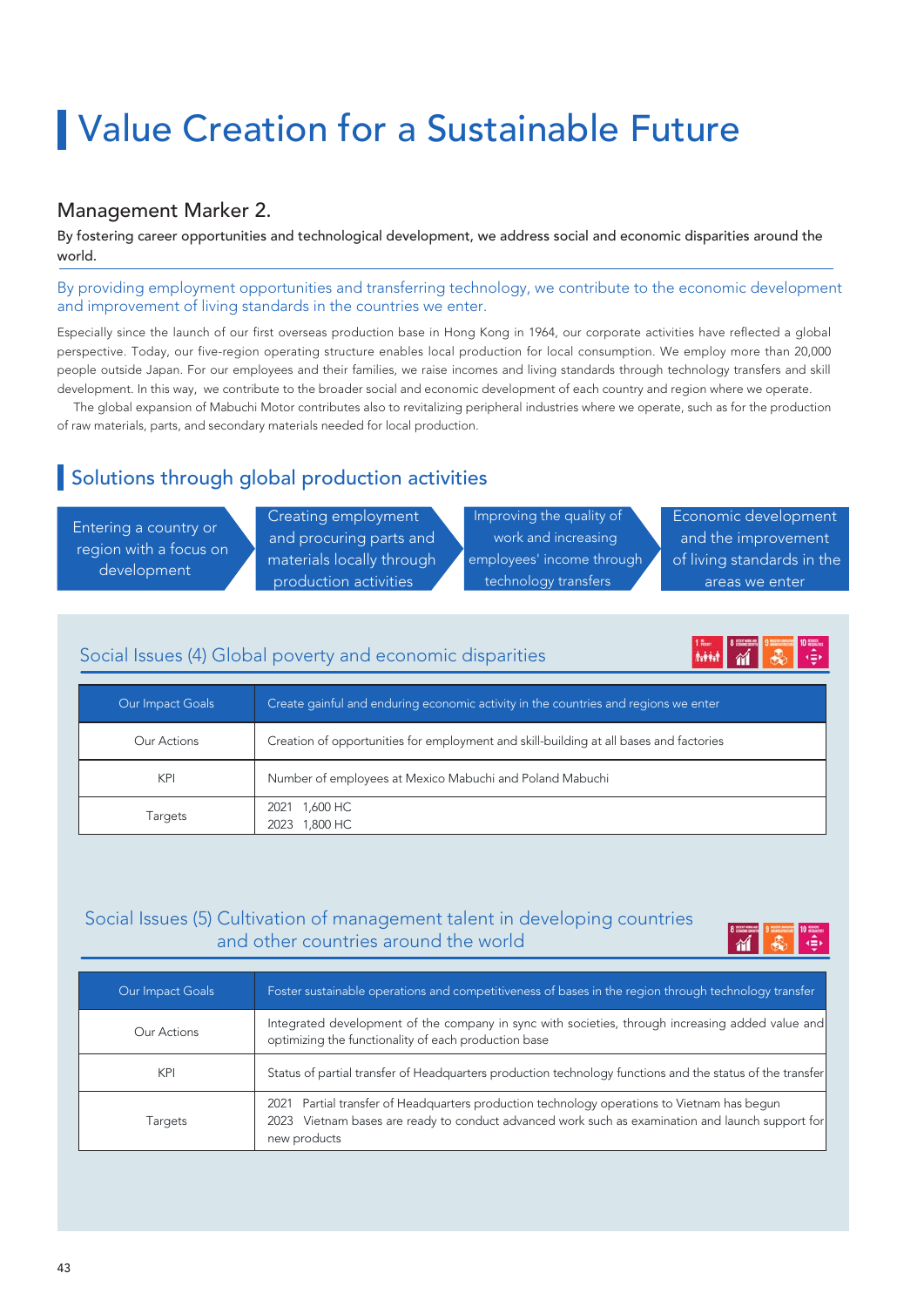### Management Marker 3.

By placing highest value on our people, we empower and encourage them to realize their potential and contribute to society.

We invest in human capital all around the world. By cultivating our employees' talent and skills, we develop people who are both eager and prepared to contribute to society through our business.

At Mabuchi Motor, we regard work as an endeavor that should offer people progressive challenges. At a basic level, work engages our human capacities and underpins our human dignity. It is through work that we strive to solve problems, by exercising wisdom, applying ourselves, and cooperating with others. Success in overcoming more and more difficult challenges brings satisfaction and a deep sense of fulfillment. As we develop our skills and talents, we seek out new challenges that advance us towards mastery. Creating this positive cycle for people, we are convinced, is one of the most material social contributions we can make as a company.

## Solutions through investing in human capital

Working on challenges

Overcoming challenges Sense of achievement and development

Tackling even more difficult challenges

Achieving both contribution to society and selfactualization

## Social Issues (6) Cultivation of management talent in developing countries and other countries around the world

**MI**  $\mathbf{M}$ 

| Our Impact Goals | Cultivate management talent at our bases in Japan and around the world                                                            |
|------------------|-----------------------------------------------------------------------------------------------------------------------------------|
| Our Actions      | Enhancing our global capacity to offer education opportunities, with the establishment of the Mabuchi<br>Learning Institute (MLI) |
| <b>KPI</b>       | Number of employees who participated in management training courses                                                               |
| Targets          | $2021 \t10 + HC$<br>2023 30 + HC (2021-2023 cumulative)                                                                           |

#### Social Issues (7) Cultivation of R&D talent to support economic growth



| Our Impact Goals | Develop R&D talent at our bases in Japan and around the world                                                             |
|------------------|---------------------------------------------------------------------------------------------------------------------------|
| Our Actions      | Developing R&D talent around the world through exchanges and secondments with Headquarters                                |
| KPI              | Rate of increase in the number of R&D talent at overseas bases compared to 2020                                           |
| Targets          | 3% increase (compared to the end of December 2020)<br>2021<br>10% increase (compared to the end of December 2020)<br>2023 |

### Social Issues (8) Achieving gender equality

| Our Impact Goals | Increase gender diversity at our bases in Japan and around the world                                                      |
|------------------|---------------------------------------------------------------------------------------------------------------------------|
| Our Actions      | Providing more opportunities for women at all levels of our company, and supporting their career<br>development over time |
| KPI              | Ratio of female managers in the entire group : year end                                                                   |
| <b>Targets</b>   | $2021$ 13.5% +<br>$2023$ 15.0% +                                                                                          |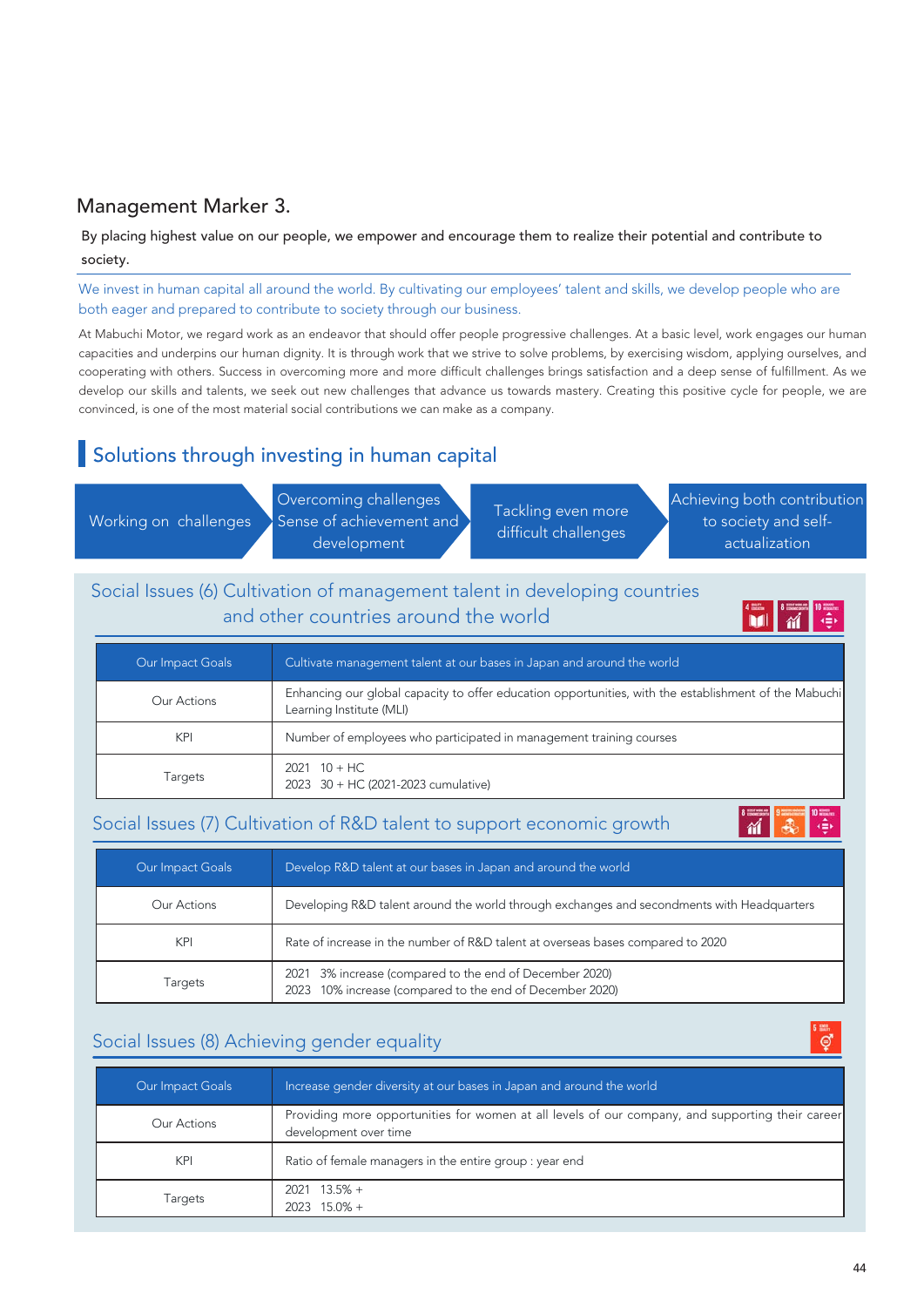#### Social Issues (9) Science education for the next generation of children

| Our Impact Goals | Foster interest in science and manufacturing among children and youth                                                                                 |
|------------------|-------------------------------------------------------------------------------------------------------------------------------------------------------|
| Our Actions      | Providing opportunities for children to deepen their interest in science through Robocon, craft classes,<br>on-site classes, and more                 |
| KPI              | 1) Number of supporting schools for Robocon<br>2) Number of children participated in handicraft classes, on-site classes, motor supply programs, etc. |
| Targets          | 2021 1) Cumulative total: 1,320+ schools 2) Cumulative total: 164K+ HC<br>2023 1) Cumulative total: 1,560+ schools 2) Cumulative total: 186K+ HC      |

### Management Marker 4.

Through our corporate activities we protect our planet's ecosystem and the health of its inhabitants.

Our small DC motors' high energy conversion efficiency make a substantive contribution to preserving the global environment.

Mabuchi Motor's small DC motors achieve energy efficiency exceeding 90%. (Just as a point of reference, compare that to the energy conversion efficiency of common gasoline and diesel engines, which is around 30% to 40%.) We will continue to apply our expertise to create small DC motors with even more compact dimensions, lighter weight, and higher efficiency. In this way, we contribute substantively to improving the environmental performance of automobiles and other consumer products in large demand around the world.



Compact and lightweight power window motor

# Solutions through corporate activities

Developing compact, lightweight, high-efficiency motors

Reduced environmental impact in all relevant processes

Miniaturization, reduction of weight, and better energy efficiency in customer products

Reduced environmental impact

1 iii.<br>Nii

## Social Issues (10) Control of the use of global resources

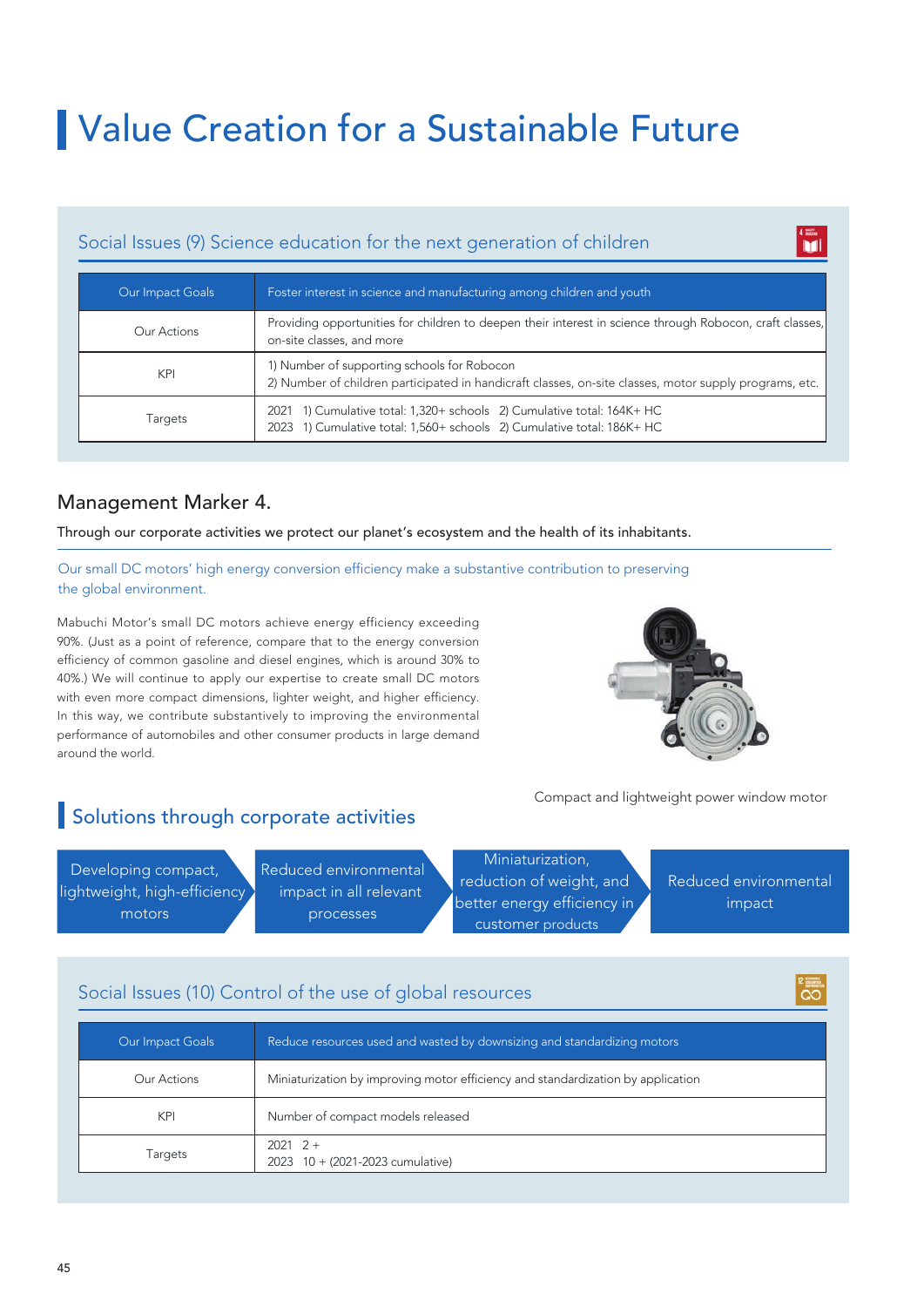# Social Issues (11) Preventing pollution of water quality, soil, air



 $\frac{1}{\omega}$ 

 $\sum_{i=1}^{16}$ 

| Our Impact Goals | Reduce the Environmental Impact of Corporate Activities                                                              |
|------------------|----------------------------------------------------------------------------------------------------------------------|
| Our Actions      | Reduction of environmental impact from all corporate activities, such as development, procurement,<br>and production |
| KPI              | Greenhouse Gas (CO <sub>2</sub> ) emissions compared to 2020 (output level; Sales) (2020 total 78,418 t)             |
| Targets          | 2021 Reduce 1% (output unit per production efficiency)<br>2023 Reduce 3% (output unit per production efficiency)     |

# Social Issues (12) Ensuring the health and safety of people

| Our Impact Goals | Ensure the health and safety of employees through development of facilities and enhancement of<br>operating systems                    |
|------------------|----------------------------------------------------------------------------------------------------------------------------------------|
| Our Actions      | Measures to prevent occupational accidents, improve the working environment in offices and factories,<br>and promote work-life balance |
| <b>KPI</b>       | Frequency rate (The number of deaths and injuries caused by industrial accidents per million hours of<br>actual work)                  |
| Targets          | 2021 0.175 or less<br>2023 0.170 or less                                                                                               |

# Social Issues (13) Achieving highly transparent corporate operations

| Our Impact Goals | Strengthen governance in decision-making and ensure compliance                                                                                                                                                                                                                                                                                                                                                     |
|------------------|--------------------------------------------------------------------------------------------------------------------------------------------------------------------------------------------------------------------------------------------------------------------------------------------------------------------------------------------------------------------------------------------------------------------|
| Our Actions      | Education to enhance the governance system, information disclosure, permeation of our management<br>philosophy, and understanding of laws and regulations                                                                                                                                                                                                                                                          |
| KPI              | 1) Management Principle education and Compliance education<br>2) Governance reinforcement (number of fraud cases)<br>3) Strengthening CSR Initiatives                                                                                                                                                                                                                                                              |
| <b>Targets</b>   | 2021 1) Education for the Group employees<br>2) Number of fraud cases : none<br>3) Sign the Global Compact and participate subcommittees<br>1) Educating new employees on Management Principle at Group companies, establish a system<br>2023<br>to continuously implement reminding education<br>2) Number of fraud cases : none<br>3) Internal deployment of subcommittee activities based on the Global Compact |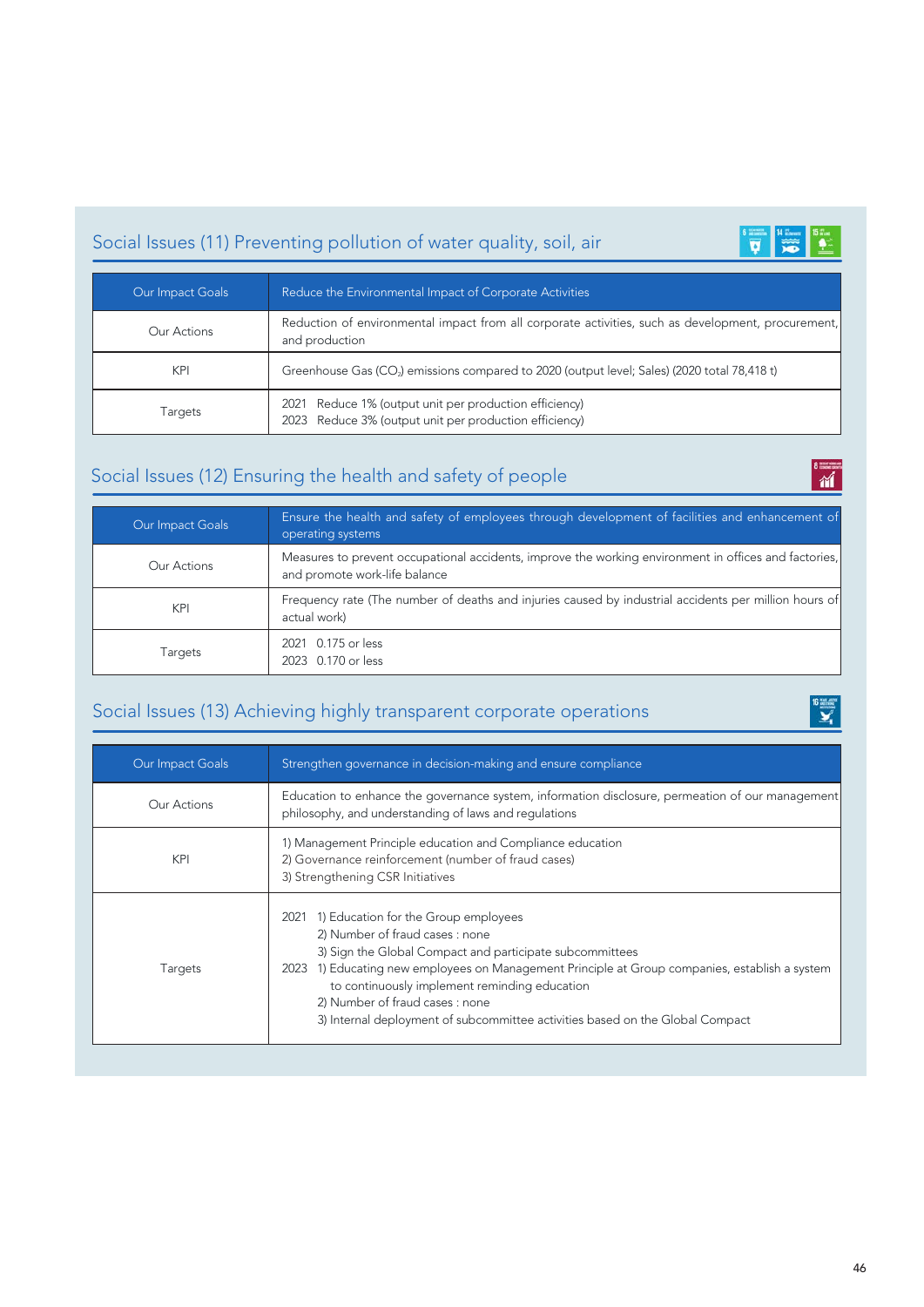# Important Issues and Corresponding SDGs

|                                                   |            |                                                                                                                                              | 1 NO <sub>POWERTY</sub> |        | 3 GOOD HEALTH  |                |
|---------------------------------------------------|------------|----------------------------------------------------------------------------------------------------------------------------------------------|-------------------------|--------|----------------|----------------|
|                                                   | <b>ESG</b> | Our Impact Goals (Materiality)                                                                                                               | <b>Trefton</b>          |        |                |                |
| Solutions through<br>products                     | S          | Promote the manufacture of vehicles equipped with<br>safe driving and traffic accident prevention functions in<br>partnership with customers |                         |        | $\circledcirc$ |                |
|                                                   | E          | Promote the manufacture of fuel-efficient and<br>environmentally-efficient automobiles in partnership with<br>Icustomers                     |                         |        | $\bigcirc$     |                |
|                                                   | S          | Increase availability of reasonably priced health<br>equipment and medical devices through partnerships<br>with customers                    |                         |        | $\circledcirc$ |                |
| Solutions through global<br>production activities | S          | Create gainful and enduring economic activity in the<br>countries and regions we enter                                                       | $\circledcirc$          | ◯      | ⌒              |                |
|                                                   | S          | Foster sustainable operations and competitiveness of<br>bases in the region through technology transfer                                      | $\bigcirc$              |        |                |                |
| Solutions through<br>investing in human capital   | S          | Cultivate management talent at our bases in Japan and<br>around the world                                                                    |                         |        |                | $\circledcirc$ |
|                                                   | S          | Develop R&D talent at our bases in Japan and around<br>the world                                                                             |                         |        |                |                |
|                                                   | S          | Increase gender diversity at our bases in Japan and<br>around the world                                                                      | $\bigcirc$              | $(\ )$ | $\bigcirc$     |                |
|                                                   | S          | Foster interest in science and manufacturing among<br>children and youth                                                                     |                         |        | $\bigcirc$     | $\circledcirc$ |
| Solutions through<br>corporate activities         | Ε          | Reduce resources used and wasted by downsizing and<br>standardizing motors                                                                   |                         |        | $\bigcirc$     |                |
|                                                   | Е          | Reduce the environmental impact of corporate activities                                                                                      |                         |        | $\bigcirc$     |                |
|                                                   | S          | Ensure the health and safety of employees through<br>development of facilities and enhancement of operating<br>systems                       |                         |        | $\bigcirc$     |                |
|                                                   | G          | Strengthen governance in decision-making and ensure<br>compliance                                                                            |                         |        | $\bigcirc$     |                |